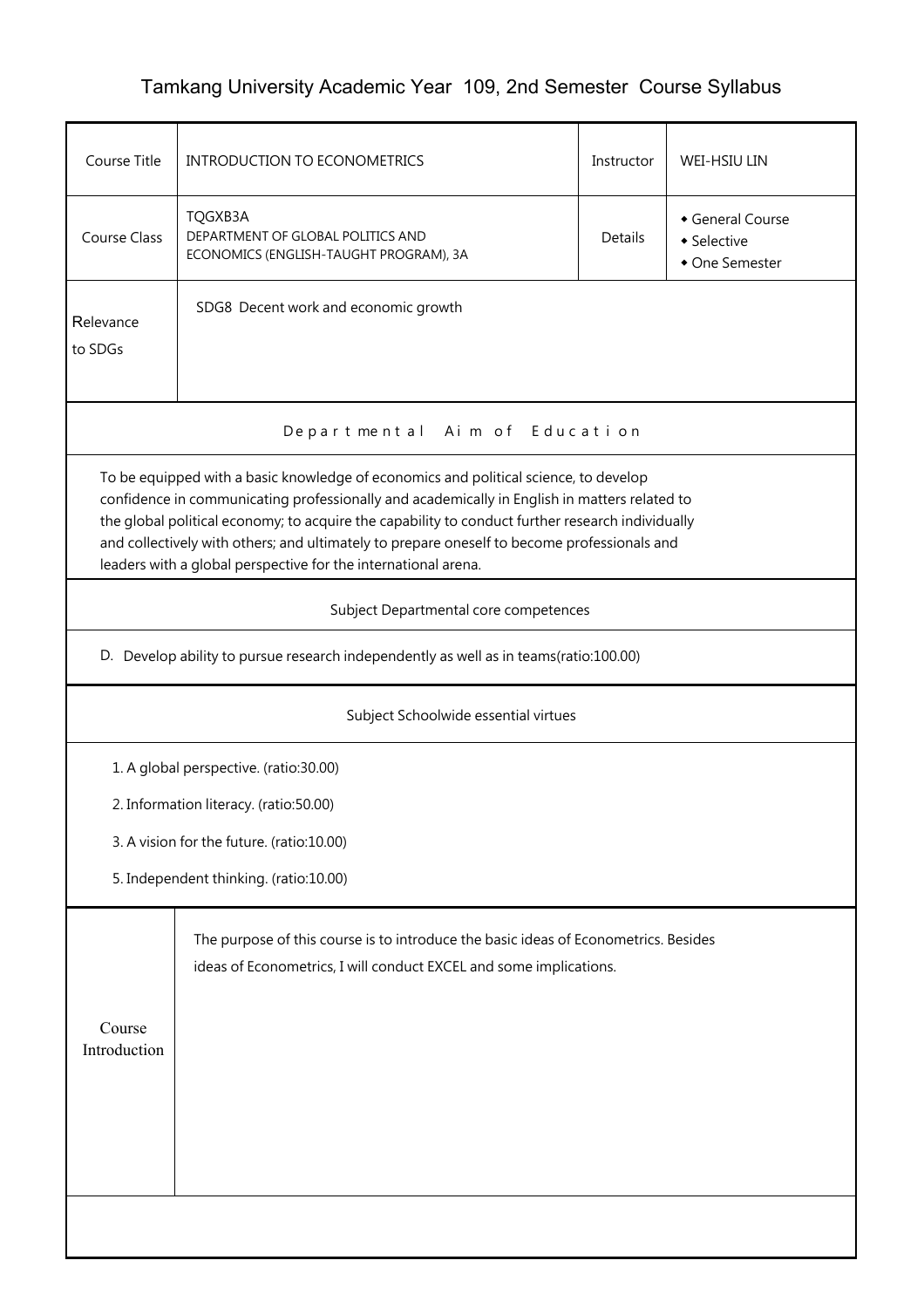| The correspondences between the course's instructional objectives and the cognitive, affective,<br>and psychomotor objectives.<br>Differentiate the various objective methods among the cognitive, affective and psychomotor<br>domains of the course's instructional objectives.                                                                                                                                    |                                                                                                                                                                      |                           |                             |                                                                                                                    |            |  |
|----------------------------------------------------------------------------------------------------------------------------------------------------------------------------------------------------------------------------------------------------------------------------------------------------------------------------------------------------------------------------------------------------------------------|----------------------------------------------------------------------------------------------------------------------------------------------------------------------|---------------------------|-----------------------------|--------------------------------------------------------------------------------------------------------------------|------------|--|
| I. Cognitive: Emphasis upon the study of various kinds of knowledge in the cognition of<br>the course's veracity, conception, procedures, outcomes, etc.<br>II. Affective: Emphasis upon the study of various kinds of knowledge in the course's appeal,<br>morals, attitude, conviction, values, etc.<br>III. Psychomotor: Emphasis upon the study of the course's physical activity and technical<br>manipulation. |                                                                                                                                                                      |                           |                             |                                                                                                                    |            |  |
| No.                                                                                                                                                                                                                                                                                                                                                                                                                  | <b>Teaching Objectives</b><br>objective methods                                                                                                                      |                           |                             |                                                                                                                    |            |  |
| $\mathbf{1}$                                                                                                                                                                                                                                                                                                                                                                                                         | a. To understand basic concepts of Econometrics.<br>Cognitive<br>b. To understand the way to collect and organize data.<br>c. To understand the way to analyze data. |                           |                             |                                                                                                                    |            |  |
|                                                                                                                                                                                                                                                                                                                                                                                                                      |                                                                                                                                                                      |                           |                             | The correspondences of teaching objectives : core competences, essential virtues, teaching methods, and assessment |            |  |
| No.                                                                                                                                                                                                                                                                                                                                                                                                                  | Core Competences                                                                                                                                                     |                           | <b>Essential Virtues</b>    | <b>Teaching Methods</b>                                                                                            | Assessment |  |
| $\mathbf{1}$                                                                                                                                                                                                                                                                                                                                                                                                         | D                                                                                                                                                                    |                           | 1235                        | Lecture, Discussion                                                                                                | Testing    |  |
|                                                                                                                                                                                                                                                                                                                                                                                                                      |                                                                                                                                                                      |                           |                             | Course Schedule                                                                                                    |            |  |
| Week                                                                                                                                                                                                                                                                                                                                                                                                                 | Date                                                                                                                                                                 |                           | <b>Course Contents</b>      |                                                                                                                    | Note       |  |
| 1                                                                                                                                                                                                                                                                                                                                                                                                                    | $110/02/22 \sim$<br>110/02/28                                                                                                                                        | Introduction              |                             |                                                                                                                    |            |  |
| 2                                                                                                                                                                                                                                                                                                                                                                                                                    | $110/03/01$ ~<br>110/03/07                                                                                                                                           |                           | The Methods of Econometrics |                                                                                                                    |            |  |
| 3                                                                                                                                                                                                                                                                                                                                                                                                                    | $110/03/08 \sim$<br>110/03/14                                                                                                                                        | Variable and Distribution |                             |                                                                                                                    |            |  |
| 4                                                                                                                                                                                                                                                                                                                                                                                                                    | $110/03/15 \sim$<br>110/03/21                                                                                                                                        |                           | Organizing Data(I)          |                                                                                                                    |            |  |
| 5                                                                                                                                                                                                                                                                                                                                                                                                                    | $110/03/22$ ~<br>110/03/28                                                                                                                                           |                           | Organizing Data(II)         |                                                                                                                    |            |  |
| 6                                                                                                                                                                                                                                                                                                                                                                                                                    | $110/03/29 \sim$<br>110/04/04                                                                                                                                        |                           | Holiday                     |                                                                                                                    |            |  |
| 7                                                                                                                                                                                                                                                                                                                                                                                                                    | $110/04/05$ ~<br>110/04/11                                                                                                                                           |                           | ANOVA(I)                    |                                                                                                                    |            |  |
| 8                                                                                                                                                                                                                                                                                                                                                                                                                    | $110/04/12 \sim$<br>110/04/18                                                                                                                                        | ANOVA(II)                 |                             |                                                                                                                    |            |  |
| 9                                                                                                                                                                                                                                                                                                                                                                                                                    | $110/04/19$ ~<br>110/04/25                                                                                                                                           | Quiz                      |                             |                                                                                                                    |            |  |
| 10                                                                                                                                                                                                                                                                                                                                                                                                                   | $110/04/26 \sim$<br>110/05/02                                                                                                                                        |                           | Midterm Exam Week           |                                                                                                                    |            |  |
| 11                                                                                                                                                                                                                                                                                                                                                                                                                   | $110/05/03 \sim$<br>110/05/09                                                                                                                                        | Correlation               |                             |                                                                                                                    |            |  |
| 12                                                                                                                                                                                                                                                                                                                                                                                                                   | $110/05/10 \sim$<br>The Linear Regression Model(I)<br>110/05/16                                                                                                      |                           |                             |                                                                                                                    |            |  |